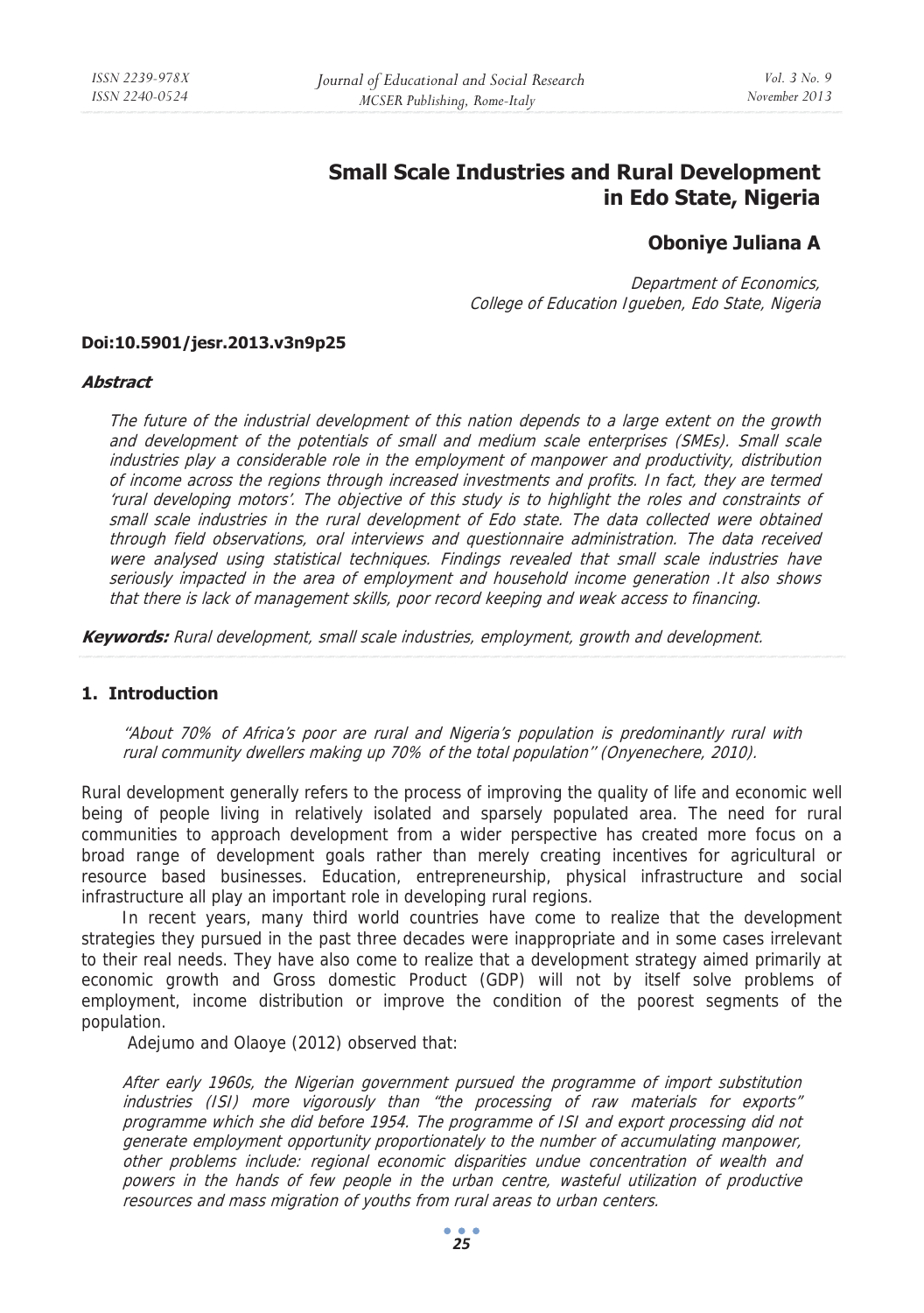The migration of youths from rural areas to urban areas is a resultant effect of increased rural population, unemployment of rural people, decreased inputs of rural people's income and high supply of labour in rural areas. In order to address the various problems mentioned above, the Federal and State governments decided to try an alternative industrialization strategy – development of small scale businesses especially in the early 1970s.

Most Nigerian small businesses were at one time collage industries that developed into small industries. Most of these are in the rural areas working raw materials such as leather or wool into textiles. According to a 1992 study, the main types of small industries were centered on weaving, baking, welding, shoe making, tailoring or pottery. Most of these were one person operations.

The government has defined "small industry" numerous times over the years depending on the nature of the "development plan".

In general, the government defines a "small industry" as one that employs fewer than 50 people. Older plans define it as employing fewer than 10 people. In addition, the state defines a small business as one that has a basic capital value of less than N500, 000 (\$3,320 US. as of September 2010).

Bachama Nigel Yusuf (2010) observed that:

 In all economies, (especially developing economies) small scale industries play important roles in the provision of immediate employment, complementing large and medium scale enterprises in the provision of goods and services, help build supplies of managerial and entrepreneurial skills, promote indigenous technology, ensuring the nation becomes self reliant in agricultural production, help in alleviating poverty especially among the rural communities ensuring equitable distribution of national income and mobilization of resources.

Inspite of the relevance of small scale industries to both developed and developing economies, in Nigeria, the sector faces a lot of problems. These problems include among others; managerial problem, lack of appropriate technology, a harsh policy environment, inadequate infrastructural facilities and finance. This is why inspite of her vast natural and human resources, today, Nigeria is still struggling to survive.

Given the scenario above, the objective is to highlight the roles and constraints of small scale industries in the rural development of Edo State. For SMES to be sustained in this challenging environment there is a need for systematic analysis of their problems and identification of strategies for survival. Some of these SMES are thriving in Nigeria despite the challenging environment as a result of the effective option strategies they have internalized while others have closed shop. It has become important to identify the major problems and the strategies employed by the thriving ones.

# **2. The Concept, Functions and Characteristics of Small and Medium Scale Enterprises**

The concept of a small and medium scale enterprise (SME) is quite relative and depends on both the geographical location as well as the nature of the economic activity being performed. This is why literary works as well as legislations and practices of countries lack unanimity on the definition of SMES.

In Nigeria, for instance, among the various definitions used by different agencies include the following:

- 1. The Central Bank of Nigeria (CBN) defines a small scale enterprise as an enterprise whose total cost, excluding cost of land but including working capital, is above N1.0million but does not exceed N10.0 million (CBN, 1996:7).
- 2. The Nigerian Directorate of Employment (NDE) defines Small and Medium Scale business in the 1989 National Budget to include project with a capital investment as low as N3,000 and employing as few persons as three persons.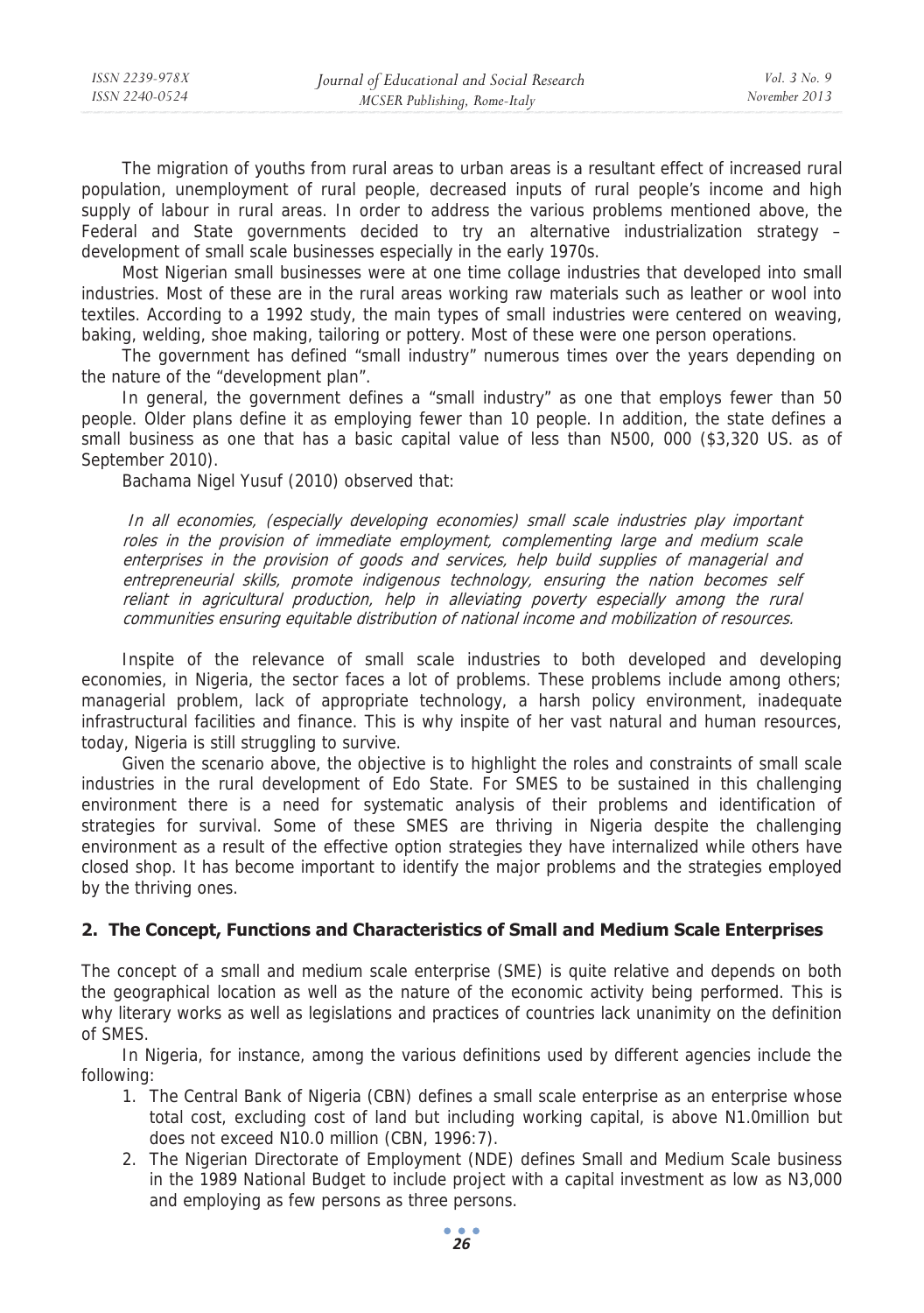- 3. The centre for Industrial Research and Development at the Obafemi University, Ile-Ife defines SMEs as those whose total assets in capital equipment, plant and working capital do not exceed N250,000.00 and employing not more than 50 full time workers.
- 4. The Nigerian Industrial Development Bank (NIDB) defines Small Scale Enterprises as enterprises with project cost (investment and working capital) not more than N750,000.00 while medium scale enterprises is defined as those business with project cost between the range of N750,000.00 and N3.0 million).
- 5. The World Bank defines SMEs as those with fixed assets (excluding land) but including cost of the investment project not exceeding N10 million in constant 1988 prices (Umar 1997)
- 6. The National Economic Reconstruction Fund (NERFUND) defines SMEs as enterprises with fixed assets other than land but inclusive of the cost of new investment not exceeding N10million.

# **3. Functions**

- 1. SMEs constitute the very basis of the Nigerian economy. They have come to realize the value of small businesses. They are seen to be characterized by dynamism, witty innovations, efficiency, and their small size allow for faster decision making process. Governments all over the world have realized their importance and thus have formulated comprehensive public policies to encourage, support and fund them.
- 2. Ability to generate employment opportunities particularly in the rural areas. Lewis (1974) highlighted one of the contribution of Small Scale Industries as the provision of immediate large scale employment to the unemployed as well as to nearly all marginal labour; such as house wives, students on vacation under aged children, disabled and even a times old age people both skilled and unskilled.
- 3. Small Scale industries ensure a more equitable distribution of national income and at the same time facilitate effective mobilization of resources (which were hitherto lying idle) of capital and skill.
- 4. Mobilization and utilization of domestic savings. Initial capital investment for small scale businesses are obtained from the non formal lending sources, that is, from friends, relatives, local money lenders, traditional cooperatives for savings and credit as well as from personal funds. This goes to show that idle funds especially in the rural areas will find their way into productive uses. Associated with this fact is that human beings clever brains and skillful hands are adequately utilized in the process.
- 5. High local value added since most of their operations are based on the exploitation of indigenous technology. Small scale industries mostly use domestically produced materials inputs including tools, equipment and power which makes it possible for a country to redirect its foreign exchange to other channels of development, especially in the present global economic crisis that seriously impacted on revenue base of the country. The products of these companies could also be exported to earn the country foreign exchange.
- 6. SMEs help to mitigate rural-urban migration. It can among other things help promote an agro-based industry which is another threshold for development in the rural areas that are industrially backward and thus help curb rural/urban migration in which cities are prone to, thus reducing unemployment, crime and other vices as a result of the menace of such movement. Most importantly is that it complements large industries in producing goods and services which are hitherto imported.
- 7. It helps to stimulate indigenous entrepreneurship. The development of Small Scale industries seems to carry the greatest hope of truly indigenizing the Nigerian economy. It is the believe of this study that small scale industries can tackle more efficiently certain problems of industrialization. For example, cottage industries as analyzed by some writers,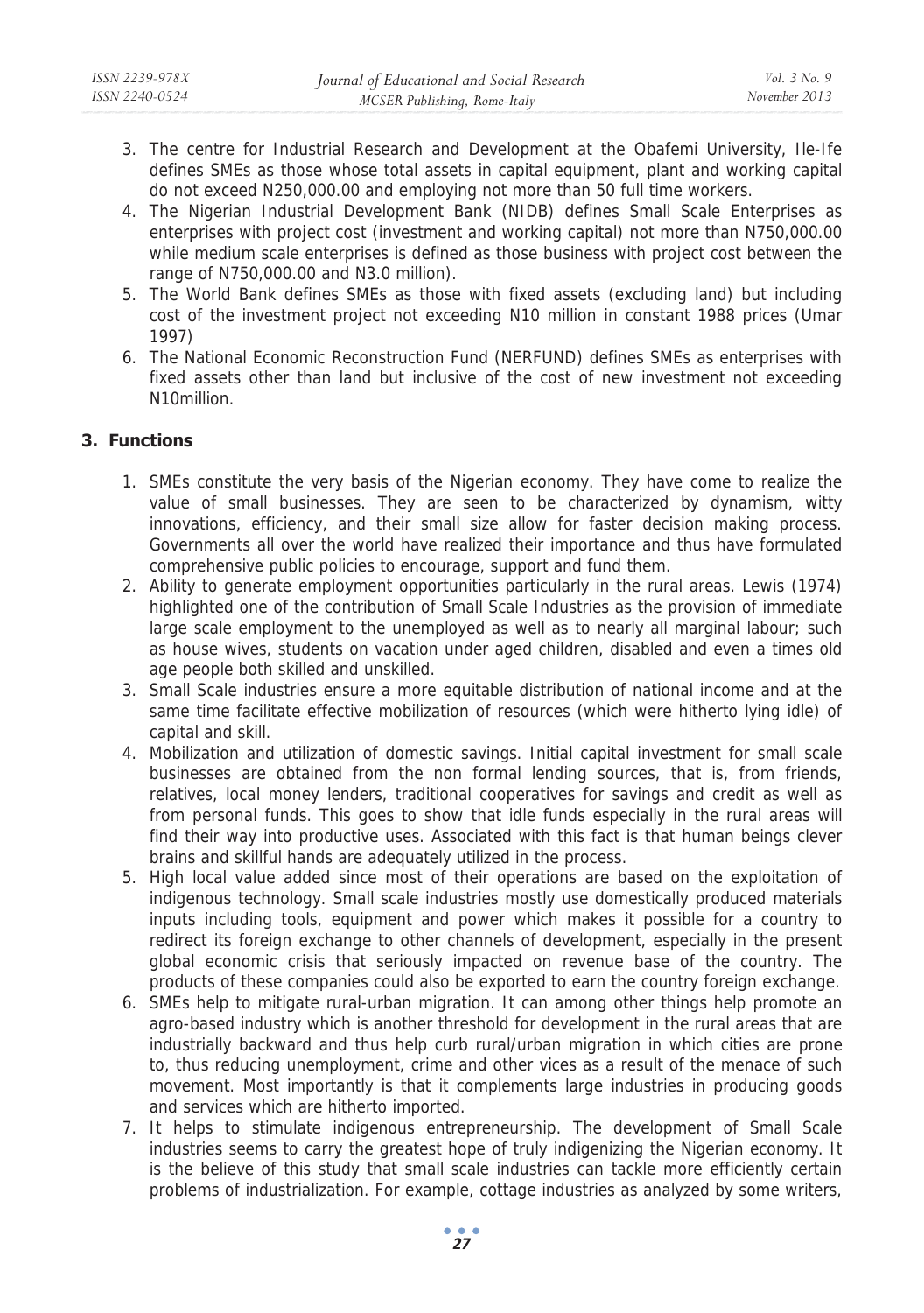as the kind of industries which depends on traditional skills and so can help build supplies, managerial and entrepreneurial skills especially as they are widely distributed over wider regions including rural areas.

## **4. Characteristics of Small and Medium Scale Enterprise**

Iregbeyen (1999) opined that:

Our knowledge about SMES will not be enough if we do not know their characteristics which to a large extent, enable them to perform the above function on the one hand and on the other hand pose as a stumbling block, particularly in their ability to source for funds. The main characteristics of SMEs as contained in the literature (Brewer M et al, 1997:4; World Bank, 1994 and 1996; U.N 1994:3) and confirmed by our findings are as follows:

- 1. Ownership and management are often held by one individual who exercise greater dominance and influence. Hence, ownership is highly family centered.
- 2. The small size and relatively short history of most SMEs often affect their behavior and performance
- 3. The inability to separate company's fund from proprietor's fund contributes to the inefficiency in financial management of many SMEs and their inability to easily secure loans from financial institutions
- 4. SMEs are more reluctant at taking risks on new ventures because for their low capital base and low level of qualified employees.
- 5. Reluctance in shifting production from an old product to an entirely new product.
- 6. Many SMEs are family businesses and as such performance standards are almost impossible to establish and enforce.

## **5. Major problems or constraints of small and medium scale enterprises.**

Osanwonyi and Tafamel (2010, pp 195-196) is of the opinion that the major problems faced by small and medium scale enterprises are;

Poor and inadequate start up process: The start-up process of a business is important to its failure or success. Nzeribe (1996) opined that business especially small ones are started by the entrepreneurs and are usually guided by a vision, an intuitively experienced image of what it to be achieved and how to get there. The way an entrepreneur structures and creates his business reflects his personality, and cannot be transferred to his successor. The severity of the succession problems in family businesses is significant in their success and any future combination.

Financial problems: The problem with funding of SMEs has to do with sourcing and accessibility. Factors inhibiting funds accessibility of SMEs are the stringent conditions set up by the financial institutions, the lack of adequate collateral and credit information and the cost of processing funds.

Management Problem: Technical problems/competence and lack of essential and required expertise in production, procurement and maintenance, marketing and finances have always led to fund misapplication, wrong and costly decision making. Lack of trained manpower and management skills constitute major challenges to survival of SMEs…..inefficiency in overall management and poor record keeping is a major feature of SMEs.

Lack of Infrastructural Development: The problem of infrastructure ranges from shortage of water supply, inadequate transport system, lack of electricity to solid waste management. Governments have not done enough to create the best conducive environment for the striving SMEs thus businesses have to provide expensive parallel infrastructure.

Strategic Planning Problems: Sound planning is a necessary input to a sound decision-making.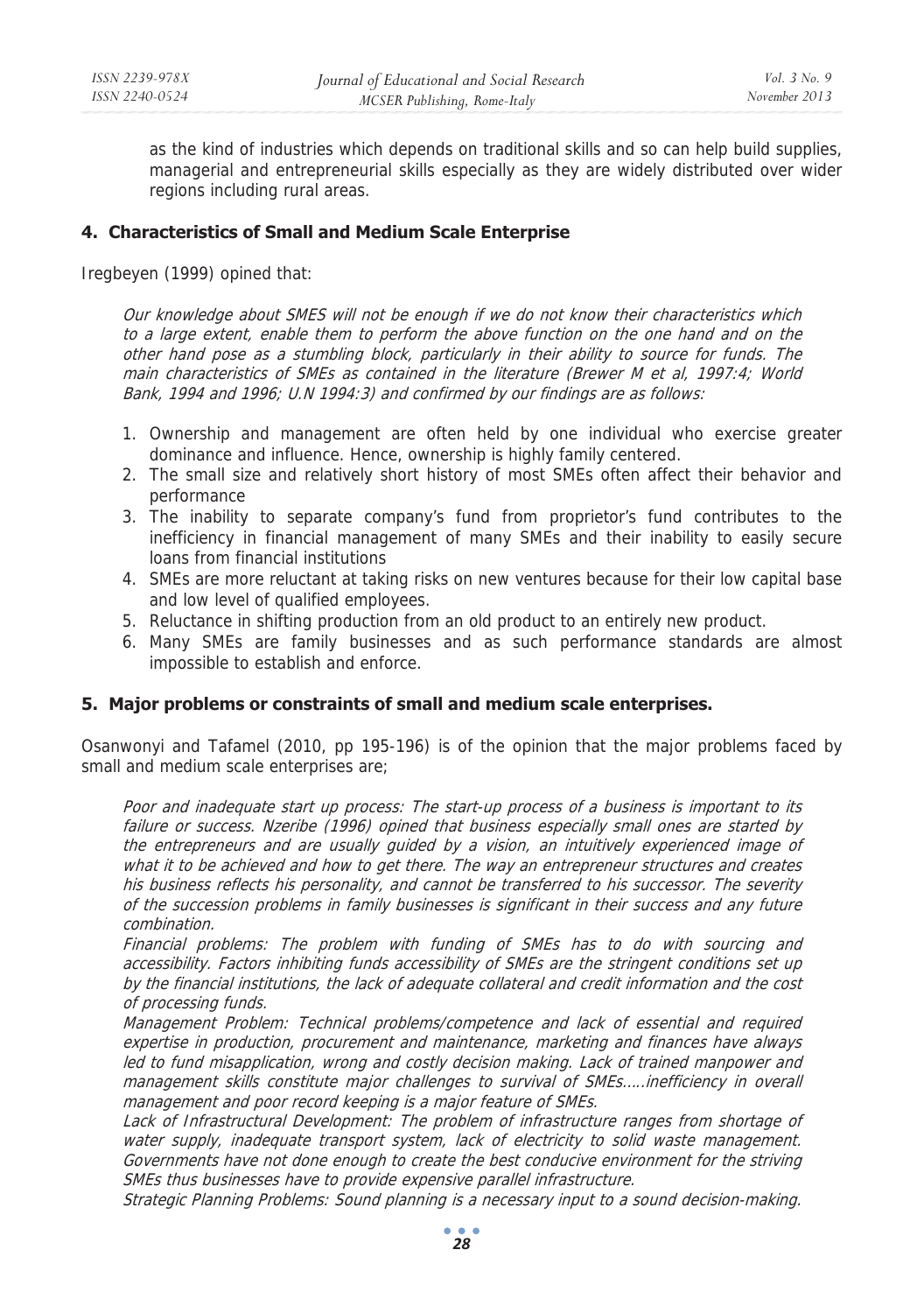SMEs often do not carry out proper strategic planning in their operations.

A major challenge to the success of SMEs in Nigeria is irregular power supply which requires urgent genuine government attention if the vision 2020 project is to be achieved (Chiedu, 2012).

SMEs also face the problem of low patronage. Most Nigerians have developed a high propensity for the consumption of foreign goods as against their locally made substitutes thus making the market for locally made goods to be poor.

## **6. Research Design and Methodology**

The study has been narrowed down to three lines of business in Edo State, these are welding, shoe making and tailoring. The random sampling method has been used in generating respondents for the questionnaires and interviews. The data was collected by combining primary sources with secondary sources. The main data instrument employed is the questionnaire. The questionnaire was design as multiple-choice and open ended. Interview of the owners and managers of SMEs were also used to supplement the output.

#### **7. Data Analysis**

A total of 105 copies of the questionnaires were distributed, 105 was retrieved and useful. The response rate is a satisfactory 91% and the distribution as in table 2 below.

From table 3, it was seen that majority of the SMEs are one-man business with a response rate of 90.48%, 1.90%. This indicates that most SMEs in Edo State are sole proprietorship. Majority of those who manage SMEs in Edo State pass through apprenticeship with 23.81% and are poorly educated WASC/SSCE 33%. The meaning of this that SMEs owners may not be informed enough to respond to enlarged and heightened competition of modern business. The table reveals that 50.48% of them indicated age of business of one to five years while 43.81% indicated age of between 5-10 years. This picture shows a weak educational background. From table four, 52.14% respondents believe that their present level of education is not adequate for effective management of their business operations. Inspite of this, 59% rejected the infection of additional qualified personnel into their business for fear of that they may take over the business (38.10%) and reduction in profits resulting from additional employing a staff. Also, it is clear that most SMEs owners require loan to finance their operation of their business. This is evident from the 57% positive response. 60% of the respondents require loans from specialized government agencies and institutions while 40% prefer short term loans and overdrafts.

From table 5, 86 respondents (81.9%) agree that they have problems obtaining funds from governmental banks and financial institutions. This may be due to inability to meet the strict conditions and terms of loans demanded by the banks. This may inhibit their desire scope of expansion and the level of productivity and in some cases result to closure. This is shown by 50% response. 19% respondents say they do not understand banks procedures and requirement while 28.57% attributed it to lack of collateral security. 76% of the respondents believed that the problem can be resolved while 23.8% of the respondent that the problem cannot be resolved. The table shows that 80% of the respondents believe that the government have a greater role to play in resolving fund accessibility while 20% disagree implying that the SMEs owners have a greater role to play.

Table: shows option strategies employed by thriving SMEs. The rating can be seen on the table.

## **8. Recommendations and Conclusion**

8.1 Summary of findings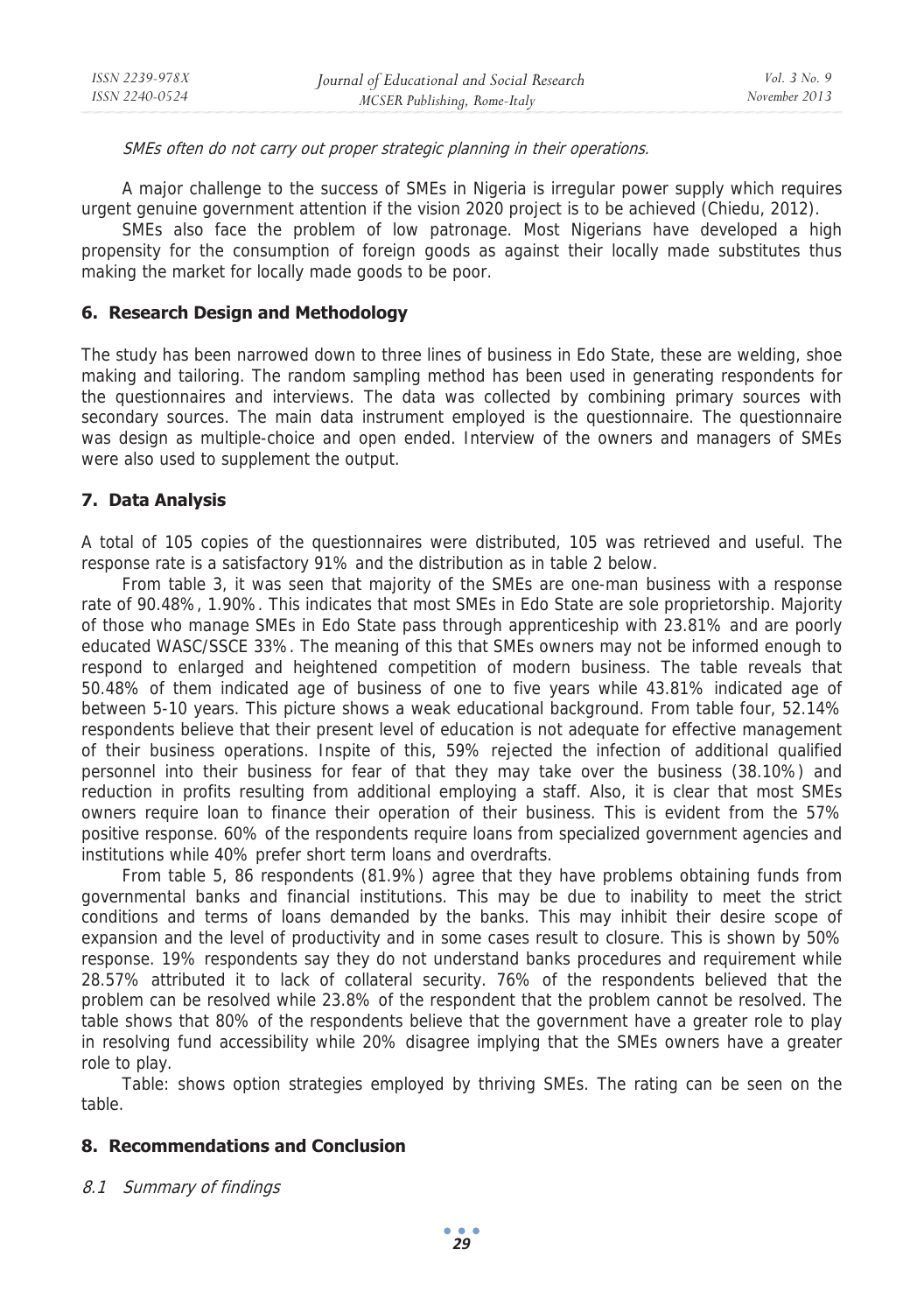- SMEs have seriously impacted in the areas of employment, development of indigenous industrial sector
- Ownership/ management of these SMEs are mainly managed by individuals who do not have adequate qualification and management experience to effectively manage their business in a challenging environment.
- Problems facing the SMEs in Edo State include poor management, lack of access to financing, inadequate policy environment and lack of technological know-how.
- Governments in conjunction with the owners of SMEs have a great role to play.
- The options employed to survive by striving SMEs include creativity and innovation in product packaging, use of trained employees, political patronage and relationship, creative financing, planning, committed response to stakeholders, understanding of market and response flexibility and personal commitment.

#### 8.2 Recommendations

- The SMEs owners should be committed to their business and be growth oriented rather than consumption oriented.
- Informal education of SMEs owners should be promoted through seminars and workshops which should be organized regularly to create forum for interaction of SMEs owners/managers with other and thereby improving on their management capabilities.
- The various loan quarantee schemes of government, its agencies as well as banks should learn the operational methods of NGOs that have been successful in finding SMEs.

| <b>SME<sub>S</sub></b> | Questionnaires Distributed   Total Returned   Total returned   Total % of total response |     |       |
|------------------------|------------------------------------------------------------------------------------------|-----|-------|
| Welding                |                                                                                          |     | 19.05 |
| Shoe making            |                                                                                          |     | วว วว |
| <sup>-</sup> ailorina  | г.                                                                                       |     |       |
| total                  | 115                                                                                      | '05 | 100   |

**Table 1:** Distribution and Return of questionnaires

#### **Source:** Survey returns

**Table 2:** Analysis of ownership structure, qualification

| Ownership structure  | No of Respondent | Percentage |
|----------------------|------------------|------------|
| One man business     | 95               | 90.48      |
| Co-operative society |                  |            |
| Partnership          |                  | 07.62      |
| Limited liability    |                  |            |
| others               |                  | 1.90       |
| <sup>-</sup> otal    | 105              | 100        |

| <b>Owners Qualification</b>      | No of Respondent | Percentage |
|----------------------------------|------------------|------------|
| First school leaving certificate | 43               | 40.95      |
| WASC/SSCE                        | 35               | 33.33      |
| OND/NCE                          | 02               | 1 Q        |
| BSC/HND                          |                  |            |
| MBA/MSC                          |                  |            |
| Apprentice                       | 25               | 23.81      |
| Total                            | 105              | 100        |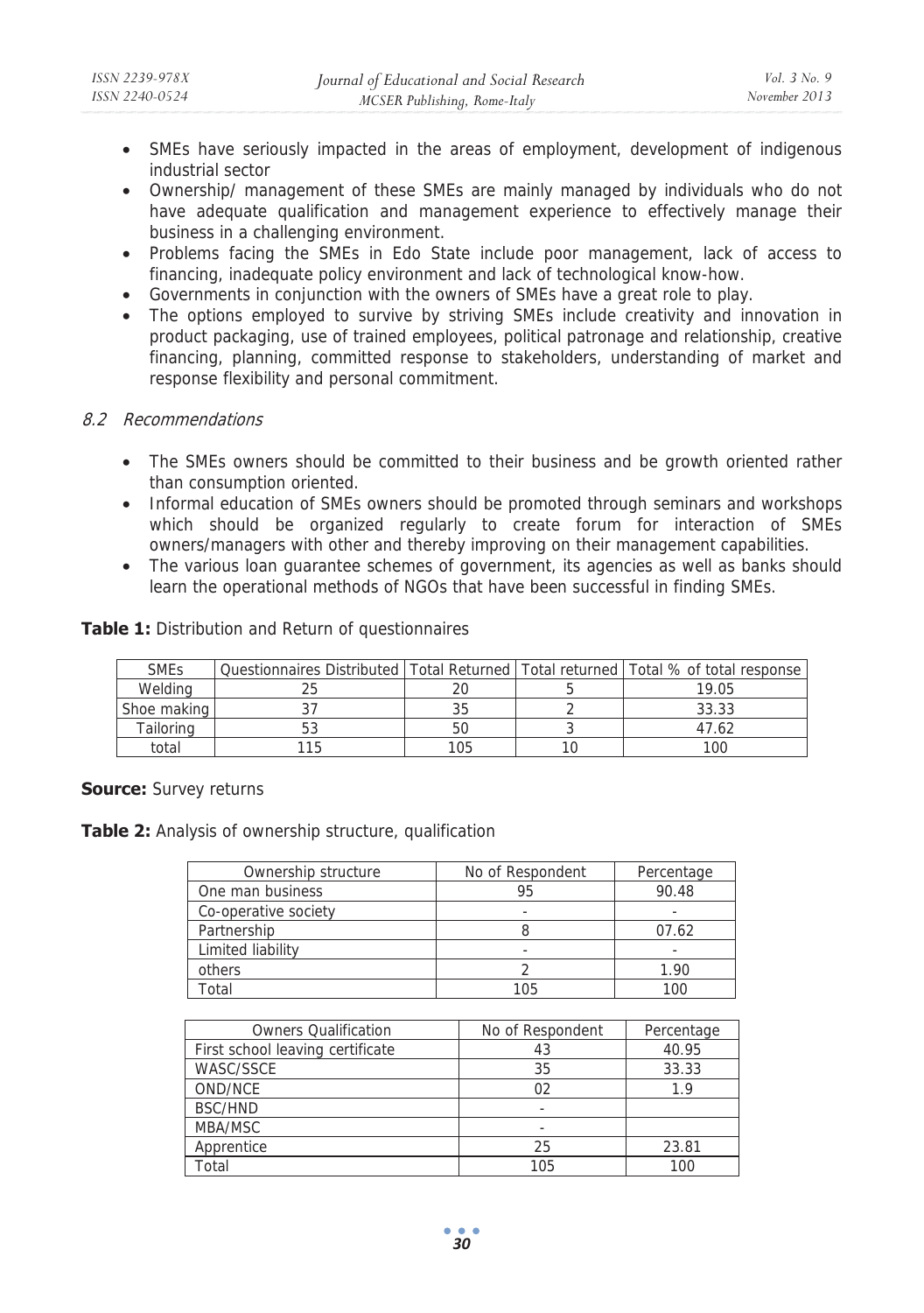| Age of Business    | No of Respondent | Percentage |
|--------------------|------------------|------------|
| 1-5 vears          |                  | 50.48      |
| Between 5-10 years | 46               | 43.81      |
| 10 years and above | ). 6             |            |
| Total              |                  | 100        |

**Table 3:** Survey responses to questions on qualification to funding

Do you think your present level of qualification and experience is adequate for your business in a difficult economic situation?

| No of Respondent<br>Responses |       | Percentage |
|-------------------------------|-------|------------|
| Yes                           | 45    | 42.86      |
| No                            | 6С    | 57 14      |
| Total                         | 1 በ 5 | 10000      |

Do you require additional qualified personnel to join in your management?

| Responses | No of Respondent | Percentage |
|-----------|------------------|------------|
| Yes       |                  | 40 Q5      |
| N٥        |                  | 59.05      |
| Fotal     | 105              | 10000      |

Reasons for rejection of additional qualification personnel

| Responses                                          | No of Respondent | Percentage |
|----------------------------------------------------|------------------|------------|
| Fear of taking over the business                   |                  | 38.10      |
| Fear of misunderstanding in the future             | 20               | 19.05      |
| Diffusion of control                               | 10               | 9.52       |
| Cost of paying additional management               | 30               | 28.57      |
| Staff will be high and lead to reduction in profit |                  |            |
| others                                             |                  | 4.76       |
| total                                              | 105              | 100        |

Do you have adequate finance for you business operations?

| Responses | No of Respondent | Percentage |
|-----------|------------------|------------|
| Yes       | 38               | 36.19      |
| No        |                  | 63.81      |
| Total     | 1በ5              | 100 L      |

Do you require loan for your business operations?

| Responses | No of Respondent | Percentage |
|-----------|------------------|------------|
| Yes       |                  |            |
| Nο        |                  | 42.86      |
| Total     | 105              | 100.       |

From which source do you require loan to finance the operation of your business?

| Responses                           | No of Respondent | Percentage |
|-------------------------------------|------------------|------------|
| Short term Bank loans and overdraft |                  | 40         |
| Long term Bank loans                |                  |            |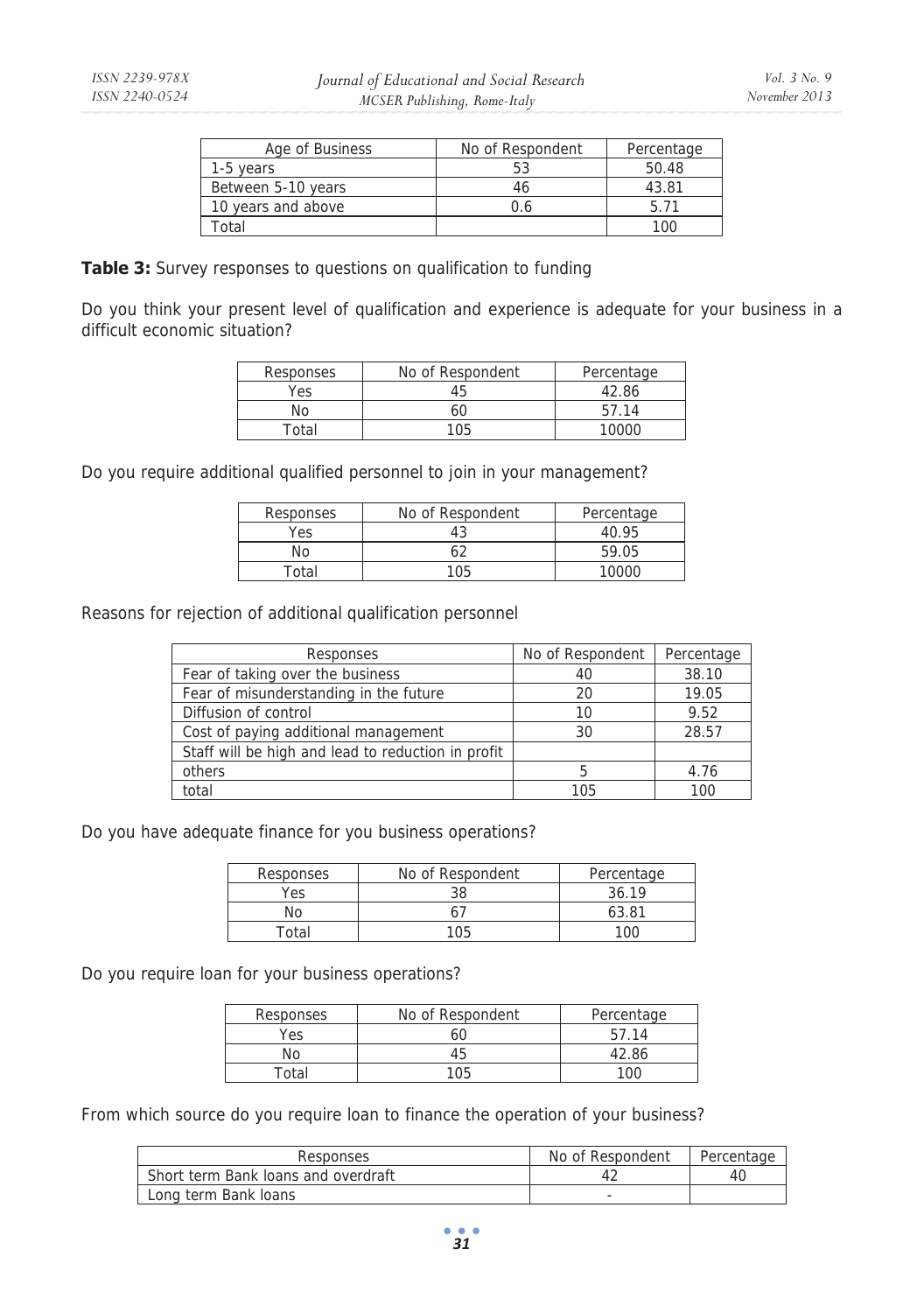| Loans from specialized government agencies and<br>institutions e.g. Micro credit schemes |     | 60  |
|------------------------------------------------------------------------------------------|-----|-----|
| Total                                                                                    | 105 | 100 |

#### **Sources:** Survey report

#### **Table 4:** Survey Responses to questions relating to details of funding

Do you have any problem obtaining funds from governmental Banks?

| Responses | No of Respondent | Percentage |
|-----------|------------------|------------|
| Yes       | 86               | 81 OC      |
| Nο        | 1 ດ              | 18 10      |
| Total     | 105              |            |

What are the problems of obtaining loans from Banks and Financial institutions? What are the problems of obtaining loans from Banks and Financial institutions?

| Responses                                                      | No of Respondent | Percentage |
|----------------------------------------------------------------|------------------|------------|
| The company cannot meet the Banks lending requirement          |                  | 50.48      |
| Lack of understanding of the Banks' procedures and requirement |                  | 19.05      |
| Lack of good project proposals                                 |                  | 1.90       |
| Lack of collateral security                                    | 30               | 28.57      |
| Total                                                          | 105              | 100        |

How can the problems of access to loans be resolved?

Do you think that these problems identified can be resolved?

| Responses | No of Respondent | Percentage |
|-----------|------------------|------------|
| Yes       |                  | 76 19      |
| N٥        |                  | 23.81      |
| Total     | 1በ5              |            |

Does the government at all levels have a major role to play in resolving these problems?

| Responses | No of Respondent | Percentage |
|-----------|------------------|------------|
| Yes       | RΔ               |            |
| N٥        |                  |            |
| ™otal     | 105              |            |

What should government do to resolve the problem of obtaining loans form banks?

| Option                                                                | No of Respondent | Percentage |
|-----------------------------------------------------------------------|------------------|------------|
| Encouraging Banks to provide loans to SMEs by quaranteeing such loans | 40               | 38.10      |
| Create an enabling environment for value SMEs                         | 20               | 19.05      |
| Provide training and educating SMES owners                            | 10               | 9.52       |
| Providing the loanable funds and banks should quarantee its effective | 30               | 28.57      |
| and efficient usage                                                   |                  |            |
| <b>Others</b>                                                         | 05               |            |
| Total                                                                 | 105              | 100        |

**Source:** survey report